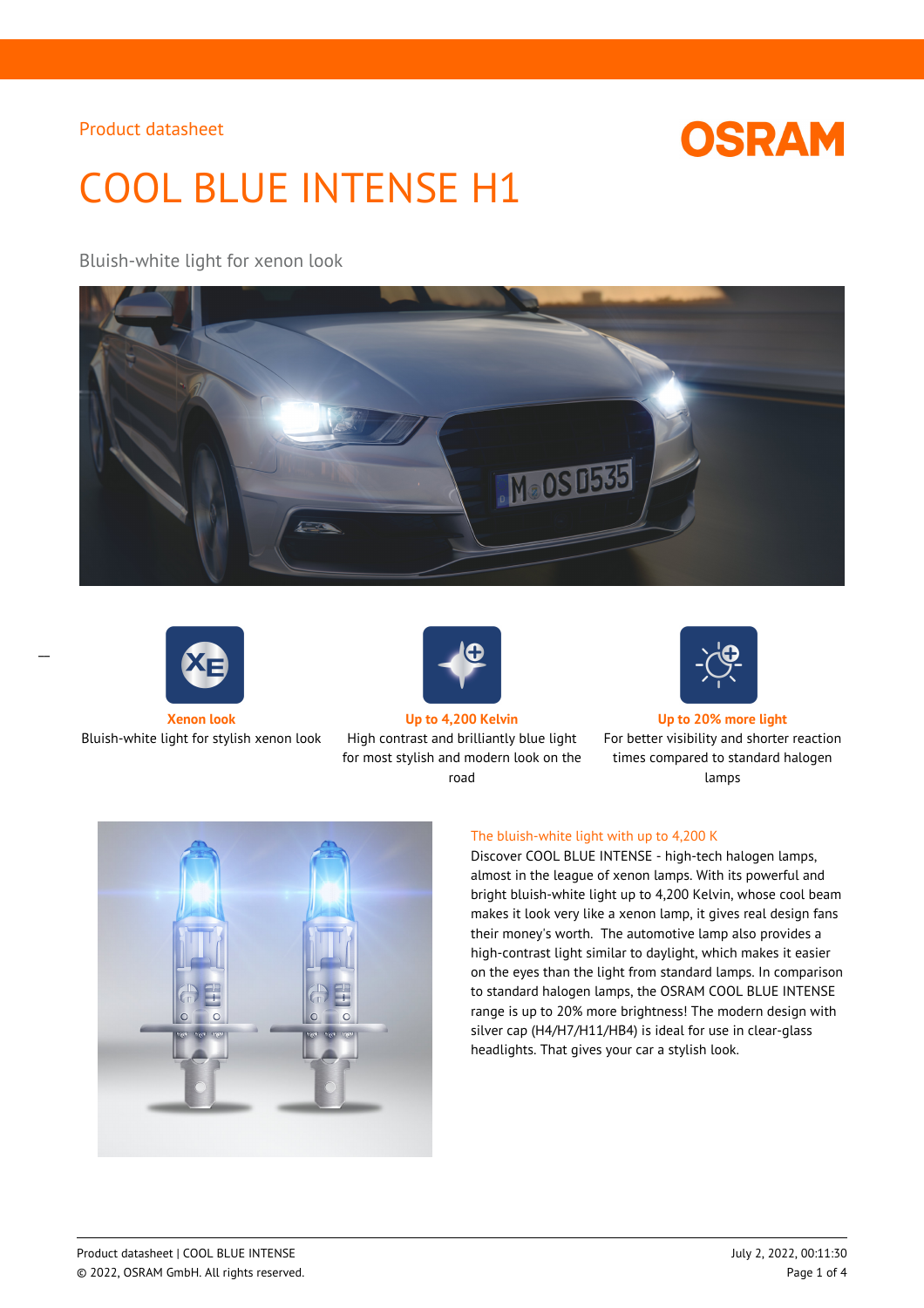#### Technical data

## **Product information**

| Order reference                             | 64150CBI               |  |
|---------------------------------------------|------------------------|--|
| Application (Category and Product specific) | Halogen headlight lamp |  |

## **Electrical data**

| Power input         | 68 W $^{1)}$ |
|---------------------|--------------|
| Nominal voltage     | 12.0 V       |
| Nominal wattage     | 55.00 W      |
| <b>Test voltage</b> | 13.2 V       |

1) Maximum

#### **Photometrical data**

| <b>Luminous flux</b>           | 1550 lm |  |  |
|--------------------------------|---------|--|--|
| <b>Luminous flux tolerance</b> | ±15%    |  |  |
| Color temperature              | 5000 K  |  |  |

## **Dimensions & weight**



| <b>Diameter</b>       | $9 \text{ mm}$    |
|-----------------------|-------------------|
| <b>Product weight</b> | 6.00q             |
| Length                | $67.0 \text{ mm}$ |

## **Lifespan**

| Lifespan B3 | 150 h |
|-------------|-------|
| Lifespan Tc | 250h  |

## **Additional product data**

| Base (standard designation) | P14.5s |
|-----------------------------|--------|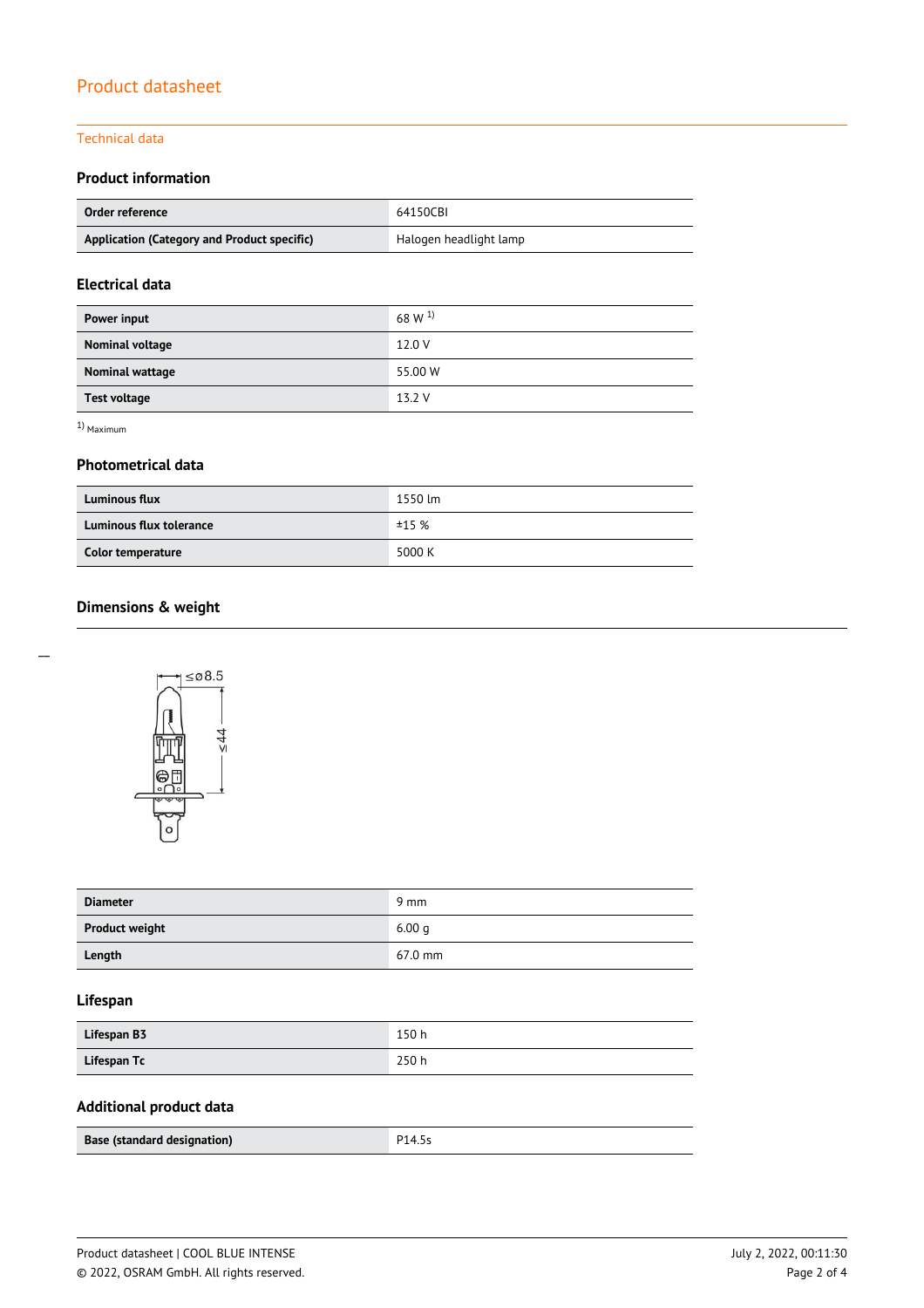## **Capabilities**

| <b>Technology</b>                       | <b>HAL</b> |  |
|-----------------------------------------|------------|--|
| Certificates & standards                |            |  |
| <b>ECE category</b>                     | H1         |  |
| <b>Country specific categorizations</b> |            |  |
| Order reference                         | 64150CBI   |  |

## **Environmental information**

## **Information according Art. 33 of EU Regulation (EC) 1907/2006 (REACh)**

| Date of Declaration               | 19-01-2022                                                                                                                                                                                            |
|-----------------------------------|-------------------------------------------------------------------------------------------------------------------------------------------------------------------------------------------------------|
| <b>Primary Article Identifier</b> | 4008321650719   4008321655387   4008321655325<br>4008321655424   4008321660329  <br>4052899411395   4052899411432   4052899411418<br>4052899412804   4052899412965  <br>4052899412880   4062172213417 |
| Candidate List Substance 1        | No declarable substances contained                                                                                                                                                                    |
| Declaration No. in SCIP database  | In work                                                                                                                                                                                               |

#### Logistical Data

 $\overline{a}$ 

| <b>Product code</b> | <b>Product description</b>     | Packaging unit<br>(Pieces/Unit) | <b>Dimensions (length</b><br>x width x height)    | <b>Volume</b>          | <b>Gross weight</b> |
|---------------------|--------------------------------|---------------------------------|---------------------------------------------------|------------------------|---------------------|
| 4008321650719       | <b>COOL BLUE INTENSE</b><br>H1 | Hard Cover Box<br>2             | 114 mm $\times$ 48 mm $\times$<br>106 mm          | $0.58 \text{ dm}^3$    | 104.00 <sub>q</sub> |
| 4062172059435       | <b>COOL BLUE INTENSE</b><br>H1 | Shipping carton box<br>10       | 268 mm x 126 mm x<br>125 mm                       | 4.22 $\rm{dm^{3}}$     | 605.00q             |
| 4008321655325       | <b>COOL BLUE INTENSE</b><br>H1 | Folding carton box              | $25$ mm $\times$ $23$ mm $\times$<br>70 mm        | $0.04$ dm <sup>3</sup> | 8.00 <sub>q</sub>   |
| 4008321655332       | <b>COOL BLUE INTENSE</b><br>H1 | Bundle<br>10                    | 71 mm x 115 mm x<br>52 mm                         | $0.42$ dm <sup>3</sup> | 81.00q              |
| 4008321655349       | <b>COOL BLUE INTENSE</b><br>H1 | Shipping carton box<br>100      | 361 mm x 122 mm x<br>122 mm                       | 5.37 $dm^3$            | 1015.00 g           |
| 4008321655424       | <b>COOL BLUE INTENSE</b><br>H1 | Blister                         | 135 mm $\times$ 95 mm $\times$<br>$24 \text{ mm}$ | $0.31$ dm <sup>3</sup> | 28.00 g             |
| 4008321655431       | <b>COOL BLUE INTENSE</b><br>H1 | Shipping carton box<br>10       | 225 mm x 143 mm x<br>106 mm                       | $3.41$ dm <sup>3</sup> | 240.00q             |

The mentioned product code describes the smallest quantity unit which can be ordered. One shipping unit can contain one or more single products. When placing an order, for the quantity please enter single or multiples of a shipping unit.